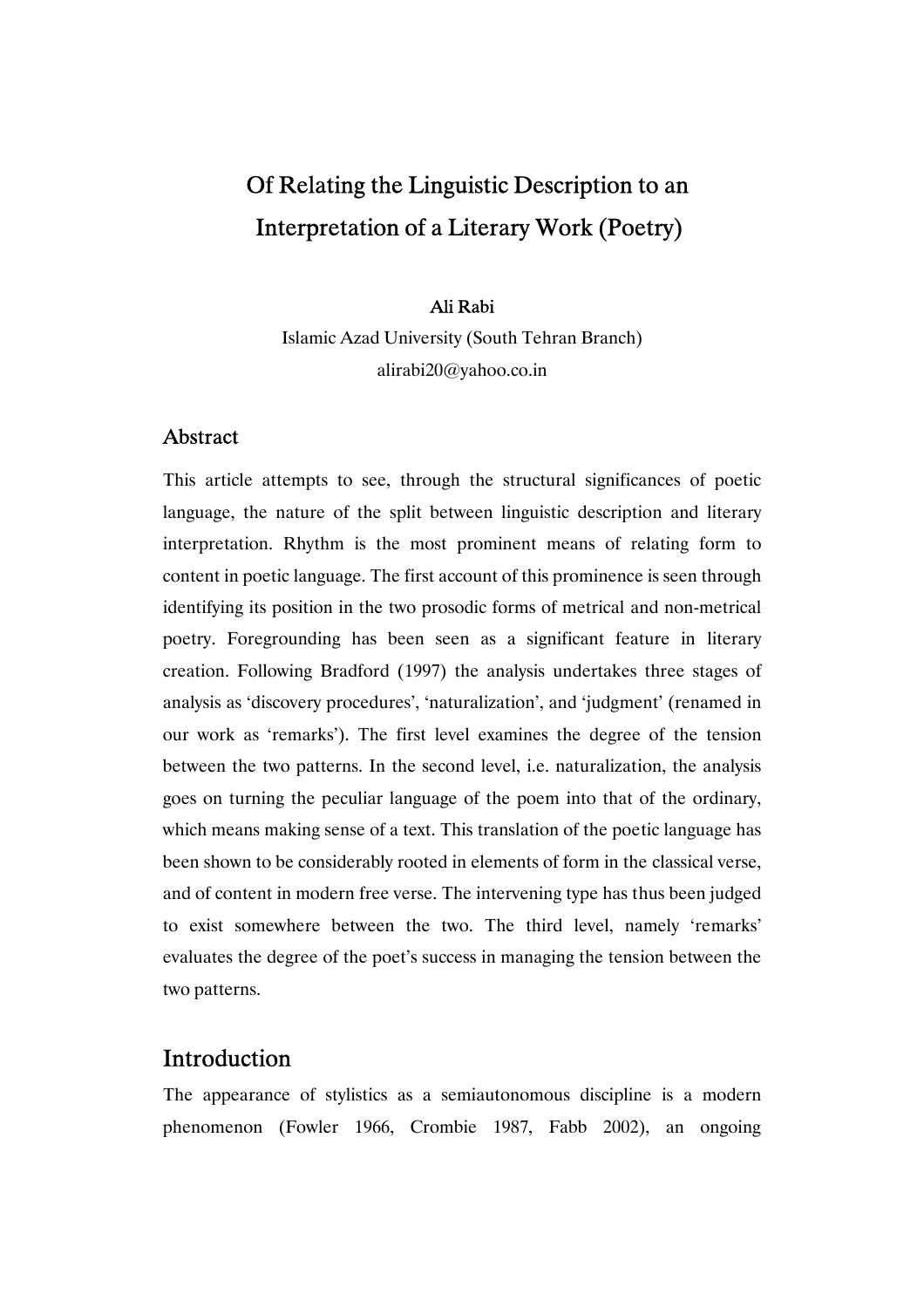development in linguistic description that is closely tied to the similar rise of literary criticism and linguistics as academic subjects and departments. Modern stylistics, in general, draws much of its analytical power from the analytical methods and descriptive intentions of linguistics, while modern literary stylistics, in particular, draws upon that area and adds to it the interpretive goals of modern literary criticism. In both cases, the use of linguistic methodology has allowed stylistics to move beyond earlier normative and prescriptive descriptions of 'correct' styles to a fuller analysis of language itself and the purposes to which language regularly is put.

Whatever the limits of previous approaches to style, or the difficulties that have arisen from the practical application of linguistic methods to stylistic analysis, the desire to begin with a set of well-defined terms and procedures lies at the core of the initial formation of stylistics as a discipline. The use of linguistic procedures thus offered stylistics both an affinity with an established discipline and the possibility of founding the description and interpretation of style upon the bedrock of science. The crux of the problem, however, lies not so much in linking the stylistic description to some literary interpretation, but of 'motivating' that linkage. Given the fact that a literary work can have more than one plausible interpretation and that no algorithm exists which automatically assigns a stylistic description to a particular interpretation, how can the analyst 'motivate' a claimed link between linguistic 'form' and literary 'meaning', or stated in slightly different terms, how does an analyst go about showing that a particular stylistic description actually does support a particular interpretation of a work.

Poetry is a movement from 'text' to 'context', and that such a movement or transfer happens in a poem not once, but many times, once from text to context, once from context to its various contextual layers / levels, from the structure to its various structural levels, and finally from meaning to its various semantic levels. (Abercrombie 1932, Attridge 1995). This ever-repeating internal movement is the real cause of the creation of a sense of centrality in poem. This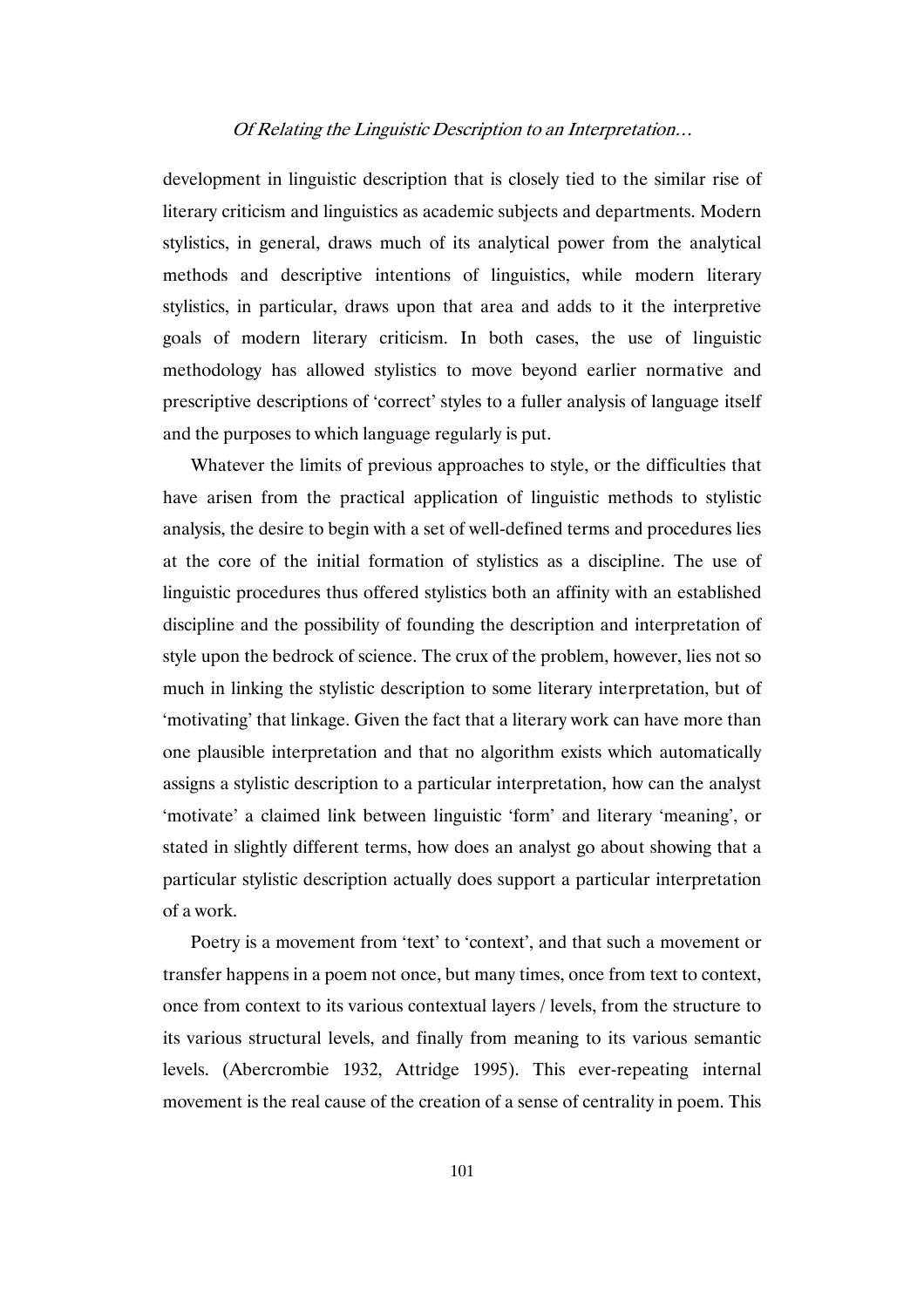perhaps results from our general agreement that poetry happens to exist unexpectedly from the depth of silence. And that, it again loses it trace in depth of silence, and on this rising and setting silence-orientation it stands different from prose, where we neither start from, nor end in silence. What one says in prose could be said by another, or even well extended. This conception, of course, does not rule out the principle of regularity in the structure of a poem, but signifies the way this regulation appears to be different from that of a piece of prose.

The analysis suggested here is that of Bradford's (1997) double pattern with its three explanatory levels, namely the discovery procedures, naturalization and judgment (renamed here as remarks). The empirical data on which all these may apply would be divided, as they really exist, into two classes of Persian metrical and non-metrical poetry. The former would further be divided into (1) poetry following strictly the classical prosodic rules, and (2) poetry following the metrical feet but considerably violating the strict classical prosodic line boundaries. To avoid any confusion, one must note that the violation here should not be seen as instances of variation as are well conceivable in any armory of prosodic framework, but as something which turned out, in the evolutionary scope of Persian prosody, to be a new class by itself. The second class, i.e. the free verse captures basically the unmetered poetic compositions of the modern style.

Building upon the notion of foregrounding and its two powerful devices, i.e. deviation and extraregularity (Safavi 2001), and also that (a) the essence of the metrical poetry is basically that of the surface form of the language, being achieved by means of extraregularity, (b) in every pattern of parallelism, there must be a proportion of similarity and difference, and (c) almost no uniformity exists among the techniques resulted from parallelism, so its various types must be sought in phonological, morphological and syntactic levels of analysis, we assume as true the following definition for metrical poetry (verse): 'Metrical verse is a literary genre which appears on the outer shell of language by means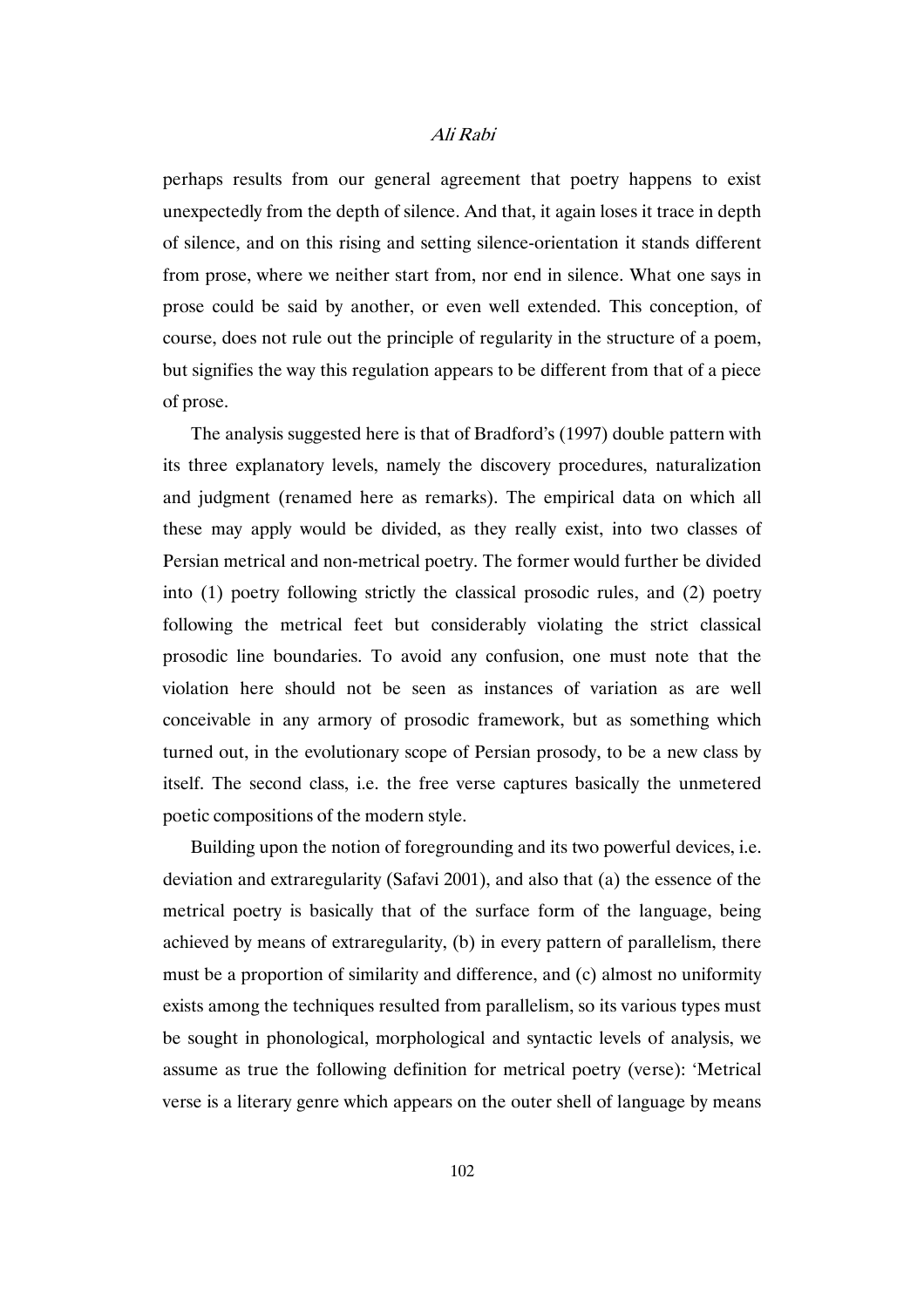of parallelism resulted from repetition through extraregularity.' This will further lead us towards concluding - as the core idea in our hypothesis here that extraregularity, in its limited scope to the phonological repetitions, in general, depends on the surface form of the language, and deviation on its content. It could, therefore, be possible to think of the following as a seemingly reasonable definition for non-metrical poetry (free verse): 'Non-metrical poetry is a literary genre which appears on the inner shell of language by means of deviation from the norms of automated language'.

# 1. Metrical poetry evaluation

## a. Discovery procedures

Rhythm acts as a coordinator of the language devices, namely phonological, morphological, syntactic and semantic, yet in a scene which is all functional with higher degrees of figurative language. The metaphoric state of rhythm caused by stress is in fact a single, individual effect which always presents itself in a coherent manner. Words here are individual characters, and rhythm their director. Words are not part of a scene, but its creator.

To have a better sense of the figurative state of the poetic language and the degree of the agreement between rhythm and the poem's subject matter, we present here some lines of both classical and modern metrical poetry. The modern poetry, as is conceived here, shares with the classical the usage of the classical metrical units, but it sets itself free from the limitations of verse line, and brings to fore the notion of verse paragraph. This is the first, and the most significant point of separation of modern poetry from the huge body of the classical, thanks to Nimā Yushij, the rhythms employed by the modern poets are stylistically referred to as Nimāyi rhythms.

 Obviously in his scope, rhythm is not static and individual, but something which is independent of music but related to it, and related to the necessary form that the nature of the dialouge (between the poet and reader) creates: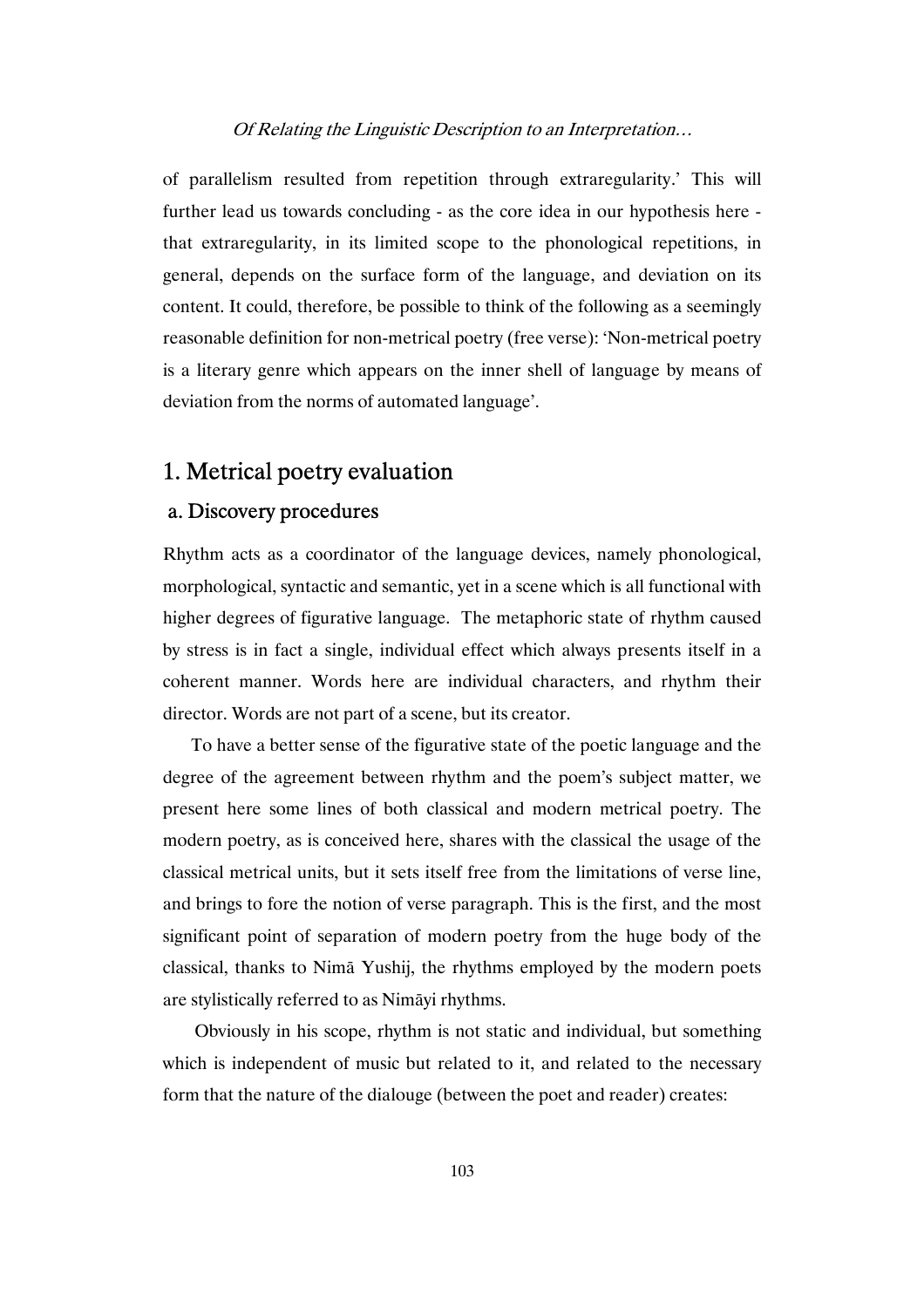1) /ʔey gol ke mowj-e xandeʔat ʔaz sar gozašte ʔast/ oh flower that wave of your laughter from head it has passed (oh flower who are all gone in laughter )

/ʔa:ma:de ba:š gerye-ye talx-e gola:b-ra:/

ready (you) be cry of sore of rosewater-acc.

(be ready for the time of cry when your water is being extracted )

(Sāʔeb Tabrizi 1954)

The meter :  $[- -v -] [v - v -] [- -v -] [v -]$ 

2) /ʔahl-e ka:ša:nam/

native-of Kashan I am

(I am a native of Kashan)

#### /ru:zega:ram bad ni:st/

days-my bad isn't

(I have enough to survive)

 /tekke na:ni: da:ram, xorde hu:ši:, sar-e su:zan zowqi:/ piece bread-one I.have small intelligence-one head-of needle talent-one

(I have a little money, some little intelligence, and a very small amount of talent)

 /ma:dari: da:ram, behtar ʔaz barg-e deraxt/ mother-one I. have better than leaf-of tree

(I have a mother better than the leaves of trees)

 /du:sta:ni: behtar ʔaz ʔa:b-e rava:n/ friends better than water-of flowing

(I have friends better than flowing water)

(Sepehri 1978)

In the first poetic lines, we have the meter "mostafʔalon mafāʔelon mostafʔalon faʔal" imposed on a line that could take, in the first, non-literary pattern, the form of /ʔey gol ke mowje xandeʔat ʔaz sar gozašte ʔast, gerye-ye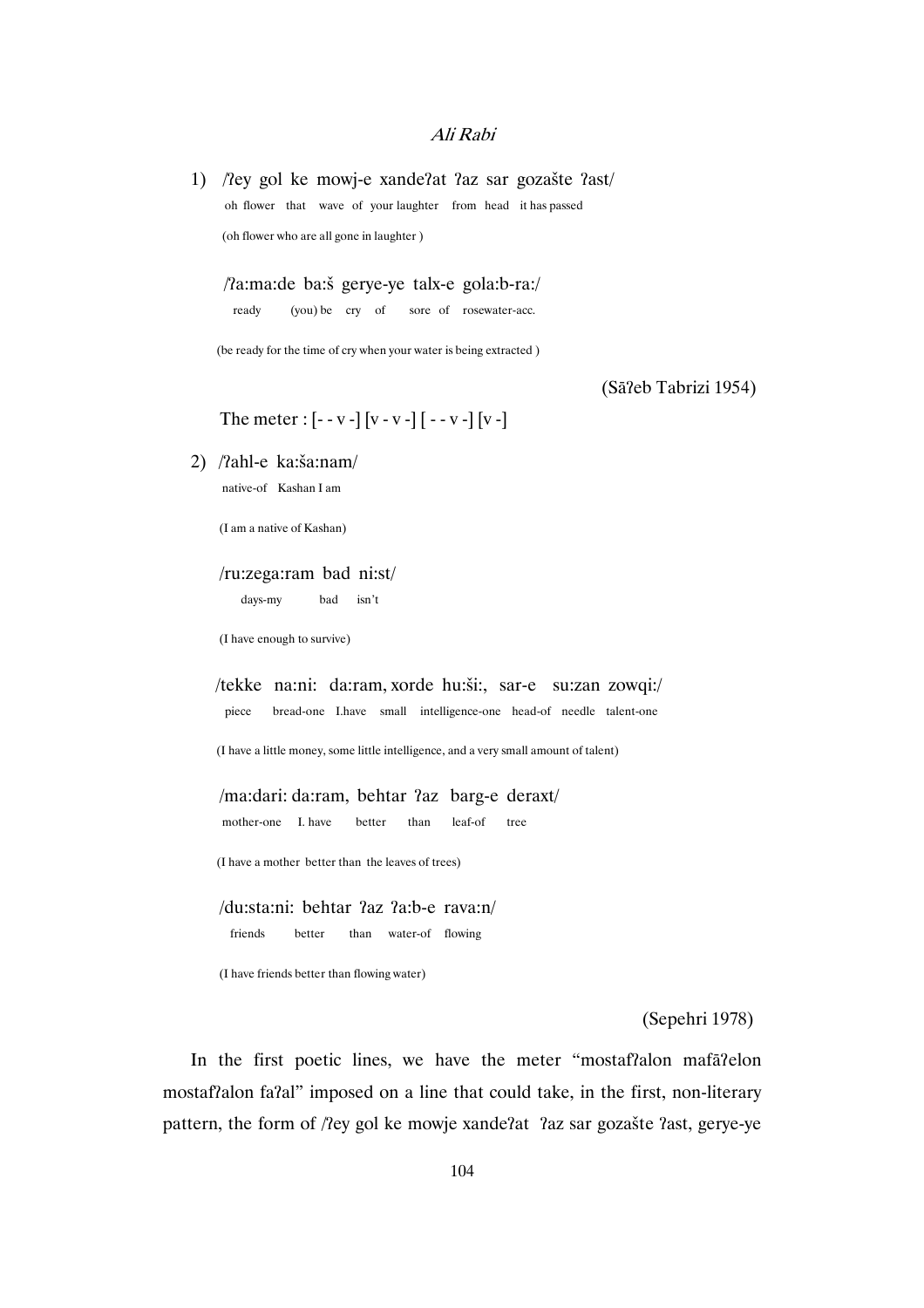talx-e gola:b ra: ʔa:ma:de ba:š/. Thus, syntactic deviation would be our first observation in the second, literary pattern. The phonological repetitions could be seen at the two sides of the double pattern, non-literary and literary, with the difference being that these instances practically add to the musicality of the rhythm in the second – pattern scene. The metaphoric uses of /xande-ye gol/ and /gerye-ye gola:b/ point to the second pattern's difference from that of the first. The fourth point is the mood of the meter chosen, that is heavy in tempo and serious, and sad. The poet's symbolic use of /gol/ for all youth, liveliness and beauty and its laughter which refers us to a reckless instances of living, continues, in the next hemistich, to the time when death reaches, when the 'gol' has to give its nectar and fade away. The fifth point is the poetic line division, into two equal hemistiches, which completely follows the formulation of the classical forms. The sixth point of consideration is that of stress markers which do not show any serious tension between the two patterns.

The next example is a poem based on the metrical unit "fāʔelāton" with the line scansion as follows:

- 1)  $v / -$
- $2) v (-$
- 3)  $-v -/ -$ ,  $-v -$ ,  $/v -/ -$
- 4)  $-V = -(-\frac{1}{2}) V = -\frac{1}{2}V -$
- 5)  $v / v / v -$

As can be observed, again the lines do not exceed the four feet except for line 3. Interestingly, we observe also the way the phrasal junctures work in conformity with the metrical pattern, as it repeats the metrical foot wherever it appears: twice in line 3, and once in line 4. The metrical foot "fāʔelāton" also repeatedly changes into "faʔalāton" – in line 3. The repetition of the metrical foot after the juncture clearly shows a structural fact, that the line could have

<sup>….</sup>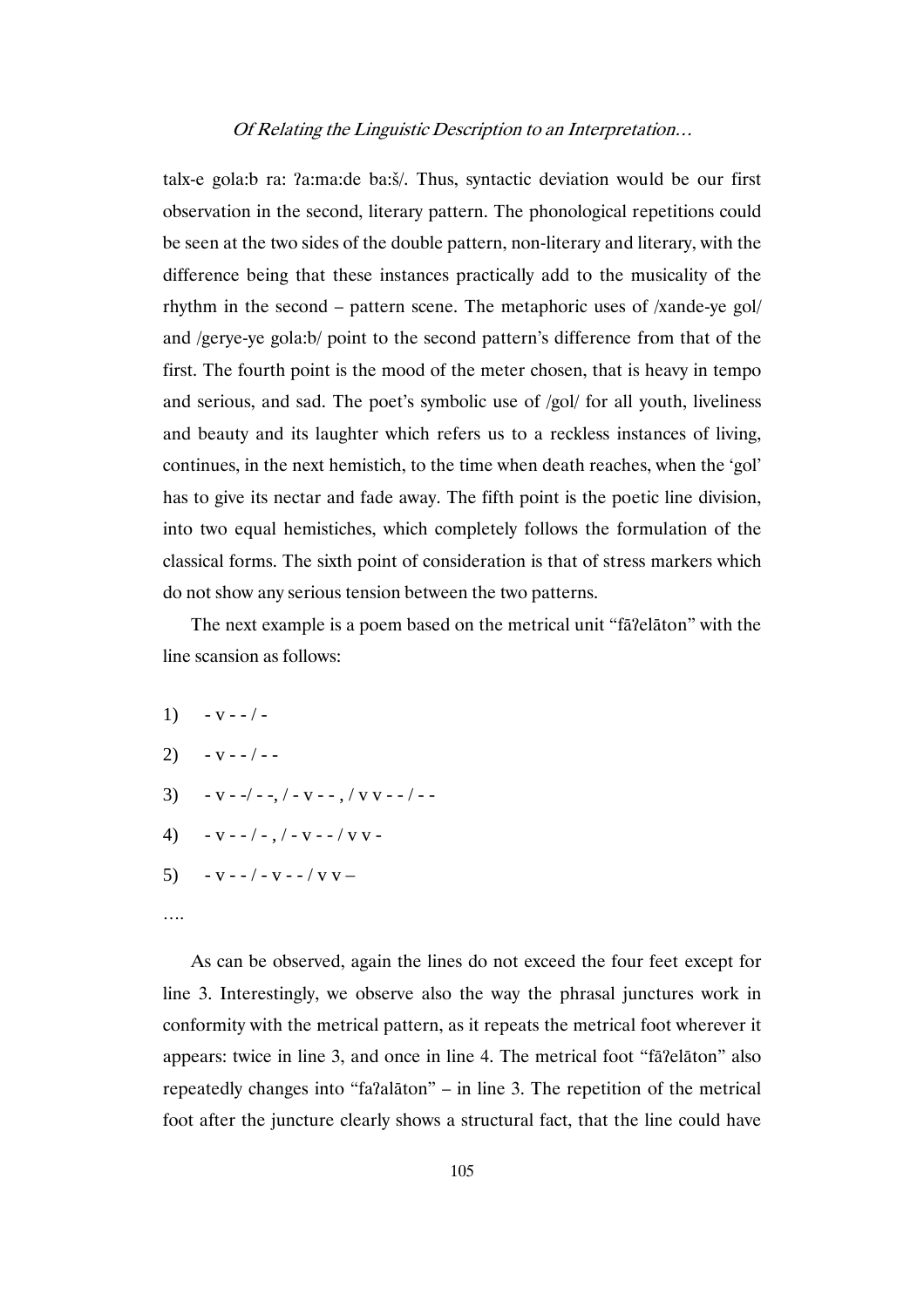been stopped at the juncture and led to another new line. This fact can be proved as per the metrical rule, in that the line – endings show two patterns: (1) "v v-", and (2) "-". In case of the former, we see the replacement of two short syllables by one long syllable. Thus in line three we could have had a line ending in " $-$ -" and another line after the complete foot " $-$  v  $-$ -". The same analogy goes well with line 4. This poem shows a very tight link between the rhythmic structure and the poetic line division. The narrative, tell-tale language of the poem is enriched semantically by such similes as /ma:dari: behtar ʔaz barg-e deraxt/, /du:sta:ni: behtar ʔaz ʔa:b-e rava:n/. The poet uses the elements of nature – /barg/, /deraxt/, /ʔa:b/ – which is in fact the major feature of his poetry. This is however meant to express the maximum extent of purity, and Godliness which can be sought in nature. The phonological repetition shows itself primarily in the form of external and internal rhyme the frequency of which is not particularly in the poem. Yet the poem is almost captured by syntactic deviations – lines 3, 4 and 5.

## b. Naturalization

Here our concern would basically be on the reader's side and the way he responds to a piece of verse composition, to what the poet preplans, and artistically presents. The reader's responsibility is to unfold, or in Bradford's terms, to naturalize the codes, to neutralize the poetic features and simply to destylize the text so as to make it similar to or even the very same, structure of the ordinary language: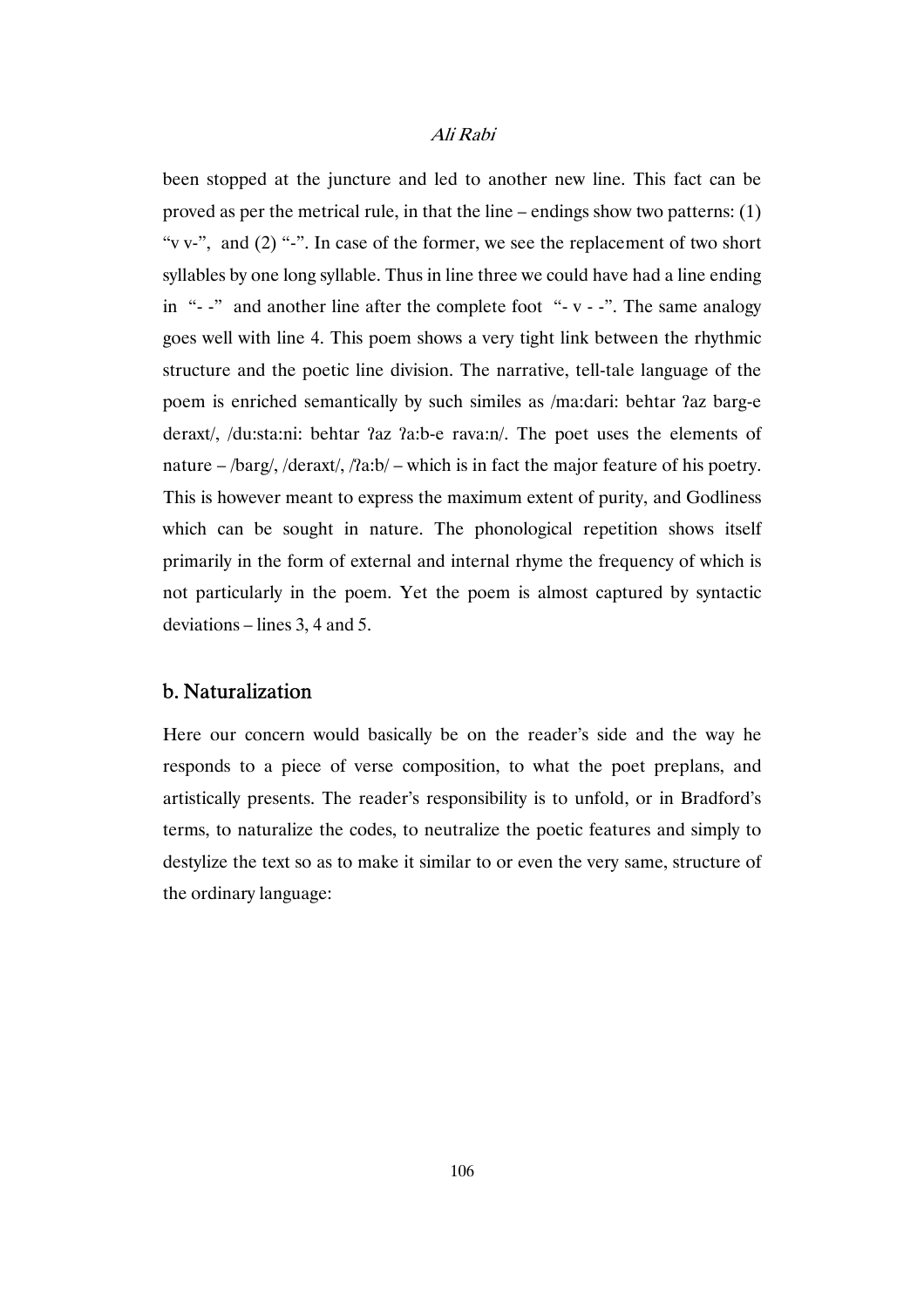

(Rabi 2007)

This methodology accepts as true that it is only in literary works that aspects of the material and the medium can both be foregrounded. It is in this scene that reader's creativity becomes meaningful, for as we shall see in our discussion for the modern metrical poetry, the level above the sentence symbol (Gargesh 1990), what we have already done in our discovery procedures, would reach us to viewing rhythm as an "extended metaphor" which stands in relation to our compliance with the other aspects of the text, namely phonological, morphological, syntactic, figurative, semantic and pragmatic. That is the point to evaluate the aesthetic realization of the text by the reader, which necessarily has a share of all the above aspects, either in a positive or a negative outlook. This aesthetic realization is also multilayered. The pleasure that the reader receives through feeling the musicality of a verse line is the first-level pleasure, and can well be enhanced through his actual involvement in an attempt to realize the coordination of all aspects of the language for creating a higher level of aesthetic appreciation. In this way he can well add to, or extract from the text what that may possibly be not even the experience of the poet himself.

We should make sense of the text by translating it into the terms and conditions of the non-literary language; to monitor its use of literary devices to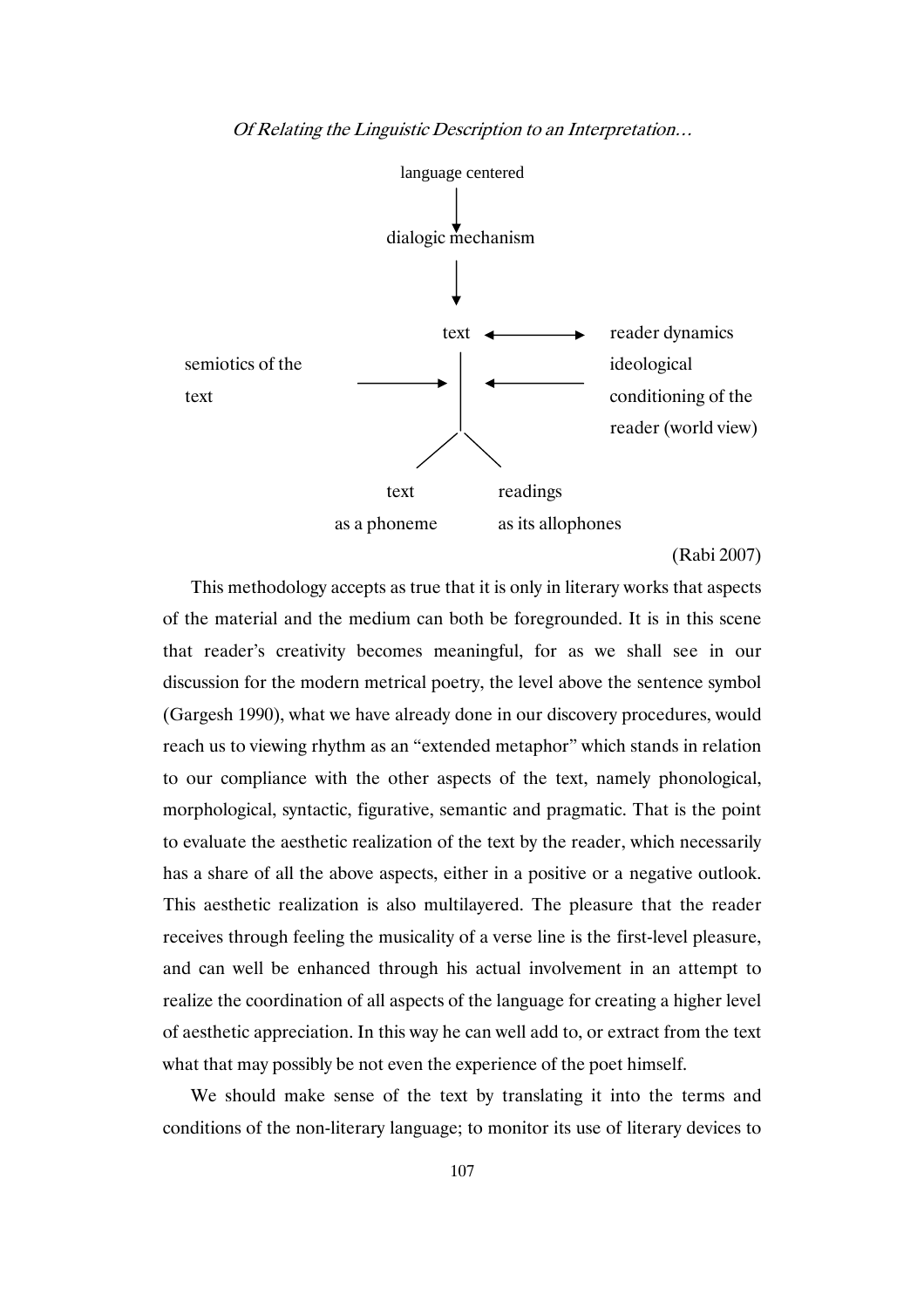disrupt and refocus familiar registers of the text. All this is what the reader is expected to do in his attempt to realize the language of poetry. The reader of poetry should have a sense of poetic realization. This is the point at which we hear common sense calls poetry as difficult to understand. Because not only should the reader have a realization of the rhythm, but he is also supposed to appreciate the interaction of the rhythm, form, with the subject matter, content. Thus, the reader should elevate his level of art appreciation. More probably at this level, various readings, or the possibility of such readings, would lead him to more, or deeper, realization of this interaction. The reader is then creative, i.e. he plays a significant role to play on the stage created by the poet. Three major steps must be taken in any serious attempt to destylize a piece of poem here:

- 1) The rhythm must vanish. That necessarily requires the collapse of the foot which further necessitates the loss of unity between syllables. Also the specific time-bound pronunciation of the syllables must be turned into the normal state of the ordinary speech (This factor is of course more of a pragmatic value).
- 2) The division of the lines should be as per the rule of the grammar of the ordinary language, so no poetic line can exist, and
- 3) The vocabulary and poetic language must be degraded to the level of the ordinary language.

What may still remain is some instance of phonological repetition that simply exists at any level of language. To break the structure of a metrical rhythm, the first step would be to recognize the major, counting metrical foot/feet in any structure.

## c. Remarks

Here we should examine how best the double pattern is used. Doing this means to see the degree of the technical accomplishment in the management of literary and non-literary registers. We decided "rhythm" to be the product of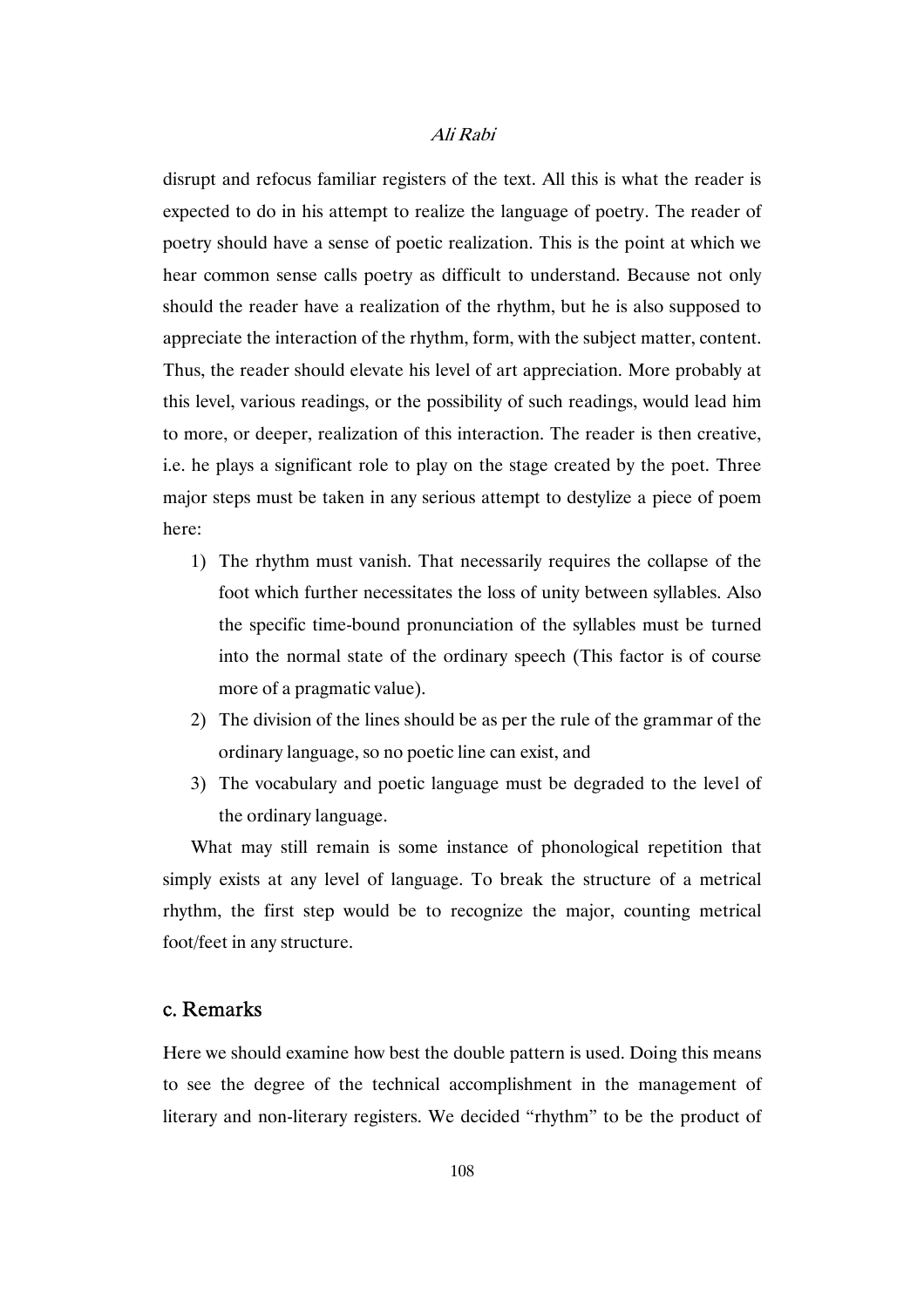the phonological component with all its techniques (rhyme, alliteration, assonance, consonance, etc.) and that of conceptualization to be the product of the semantic component with all its techniques (simile, metaphor, etc.). Yet the difference between the two types of poetry under question would be that rhythm, in the former, plays more on the phonological side, and in the latter, it becomes more an element of conceptualization.

# 2. Free poetry evaluation

 In this type of poetry, rhythm begins, projects itself toward, peters out, changes or stops but it does not fall into regular patterns made up of groups of rhythmic pulses. Here rhythm is achieved by the interaction between the rhythms of the language itself, and the line divisions marked on the page. The lack of normative organization may indeed be the one defining the characteristic of this complex and somewhat perplexing form. Following Frye (Koelb 1985) we call this rhythm 'associational' or 'oracular' with its peculiar relation to ordinary speech. A unit of this rhythm is neither the prose sentence, nor the metrical line, but a kind of thought-breath or phrase. It is a somewhat personal style tending to use asymmetric and often long lines, repetition of words or phrases, or even projection of a single word in a separate line and mixture of idiom. The following piece serves as an example:

 3) /qasd-am ʔa:za:r-e šoma:st/! intention-my hurt-of you it is

(my intention is to hurt you)

 /ʔagar ʔi:ngu:ne be rendi:/ if so with candour

(if with so much candour)

 /ba: šoma:/ with you

(with you)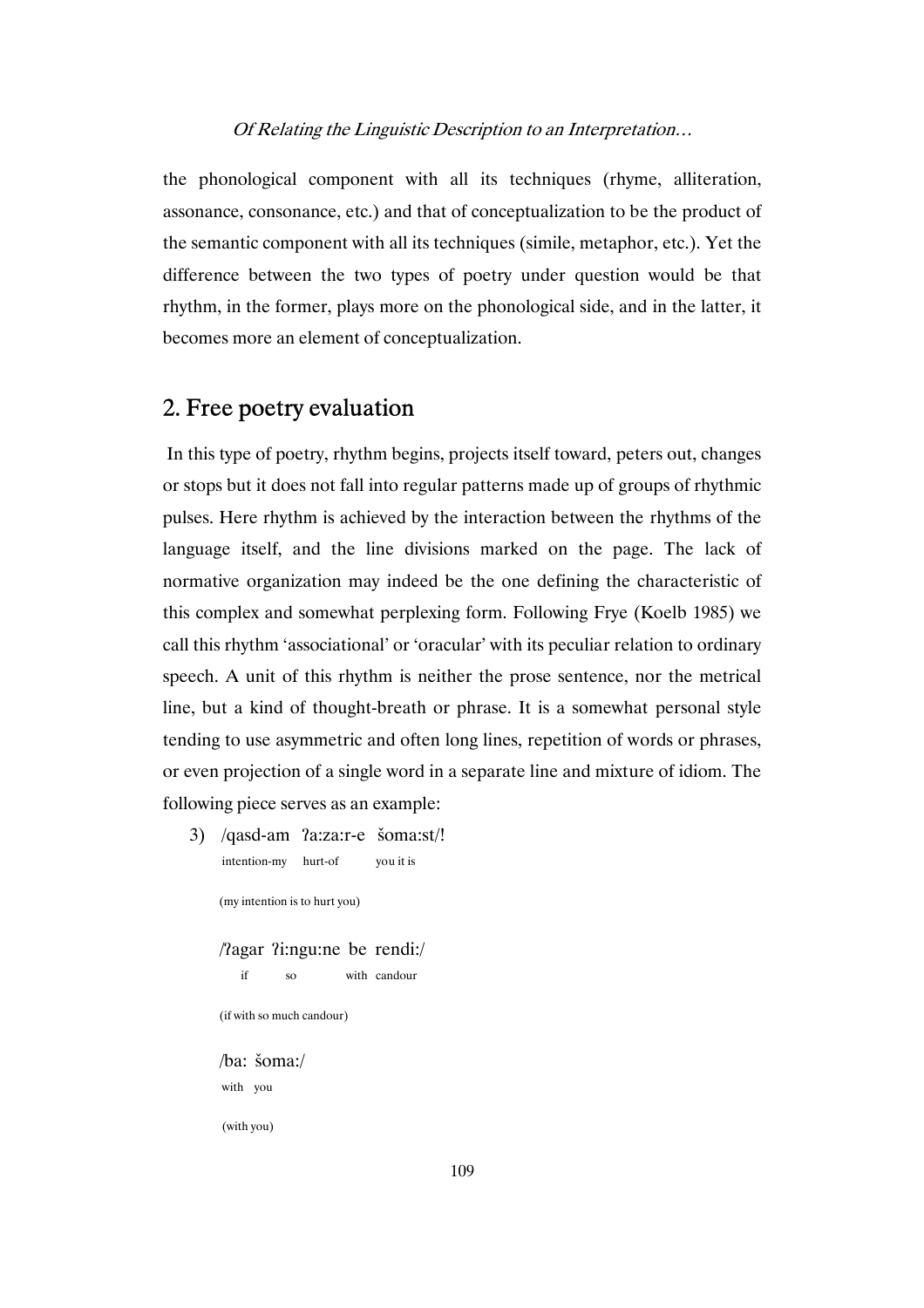# /soxan ʔaz ka:mya:ri-ye xi:š dar miya:n mi:goza:ram/, speech from happiness-of mine in middle I. put (I speak of my happiness) -/masti-yo ra:sti:/ drunkenness-and candour (I'm drunk and candid) /bejoz ʔa:za:r-e šoma:/ except hurt-of you (except hurting you) /hava:y-i:/ air-one (any intention) /dar sar/ in head (in mind) /na-da:ram/. not-I. have (I don't have)

(Shamlu 1971)

# a. Discovery procedures

Before attempting a careful examination of the poem at this level of analysis, it might be noticed that the degree of the tension between the two patterns is comparatively less than what existed before (in the previous class). The reason could be sought in the structure of the rhythm, as it does not follow that strict regulation of metrical pattern and depends more heavily on the speech rhythm. Also, the instances of the highly regulated phonological repetitions, rhyme, do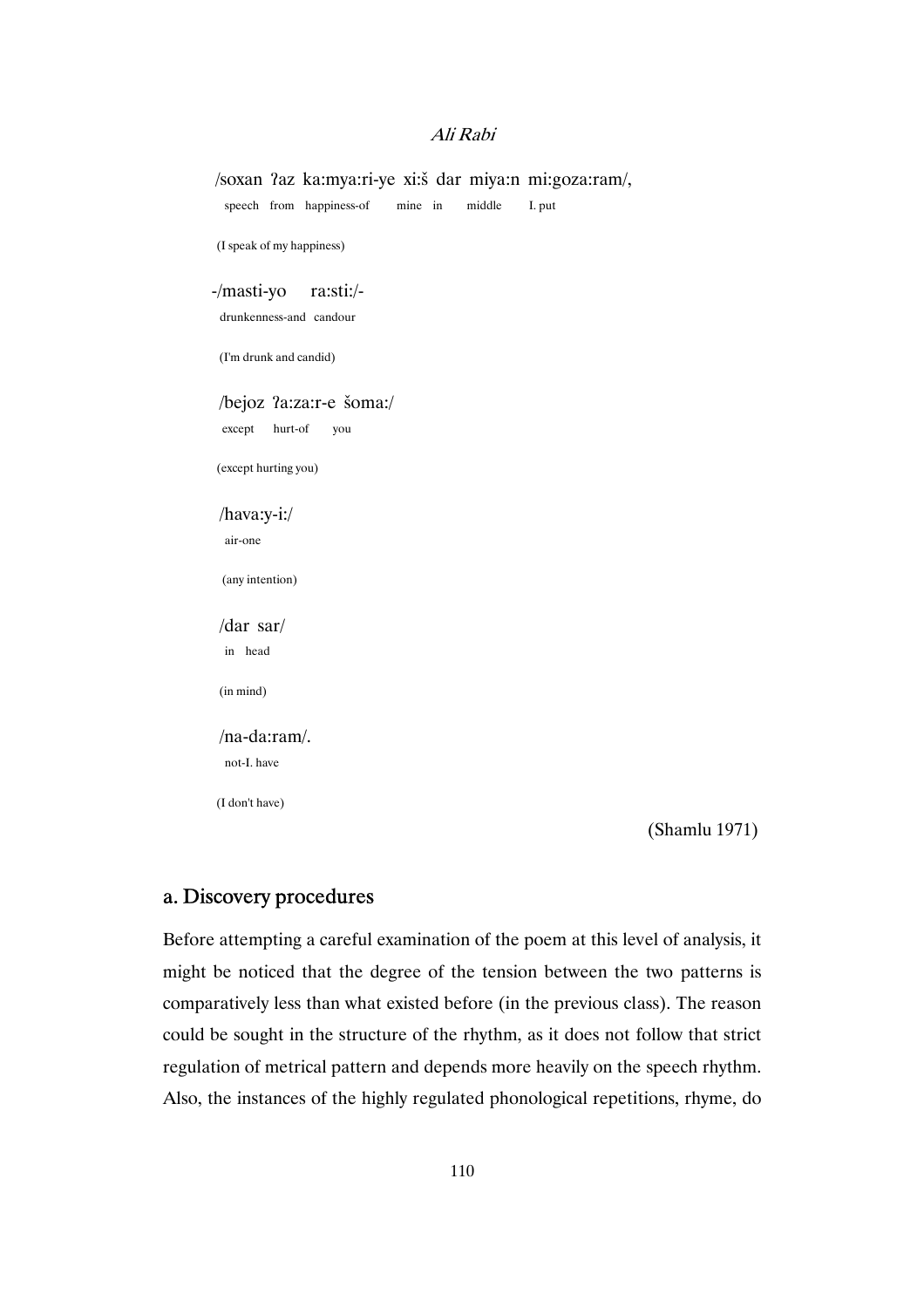not seem to exist as such. This of course does not mean to totally ignore all such instances, but to believe that they are not as effective as they used to be in the previous poetic compositions. In the example above we can observe, as its most obvious features, the graphological deviation in lines 4, 7, 8, and 9. This is the most powerful instance of tension between the two patterns. The whole poem consists of only two complete statements, or better to say, sentences which are cut into pieces: one statement covers line 1, 2, 3, and 4 and another 5, 6, 7, 8, and 9. This literary, i.e. poetic ordering, deviates from the rules of ordinary language. The foregrounded poetic pieces are lined so to turn the ordinary rhythm of those statements in the ordinary language into the poetic rhythm. The poem contains no bold metaphoric compounding, and its language is simple and ordinary, even somehow colloquial, as in line 5. Suprasegmentals, namely stress and intonation, play significant role here, as lines 3, 7, 8, and 9 are single-worded lines (in line 8 we have a prepositional phrase) and strongly emphatic. This emphatic sense is achieved through abnormal ordering in written form, and should be sustained through stress, and tone markers in spoken form.

Interestingly enough, the poem does not contain any syntactic deviation, and phonological repetitions are more or less present to the same effect as that of the ordinary language. It is generally hard to try to expect any considerable pattern, in such repetitions, of external or even internal music of the rhythm. Thus the structure of the rhythm depends more on deviation than extraregularity.

## b. Naturalization

In our discussion for the tension between the two patterns, three major elements of tension can be counted:

 1) That rhythm structure builds heavily on the music of speech, or even the music of words, and it depends on deviation of either graphological, semantic, or stylistic nature.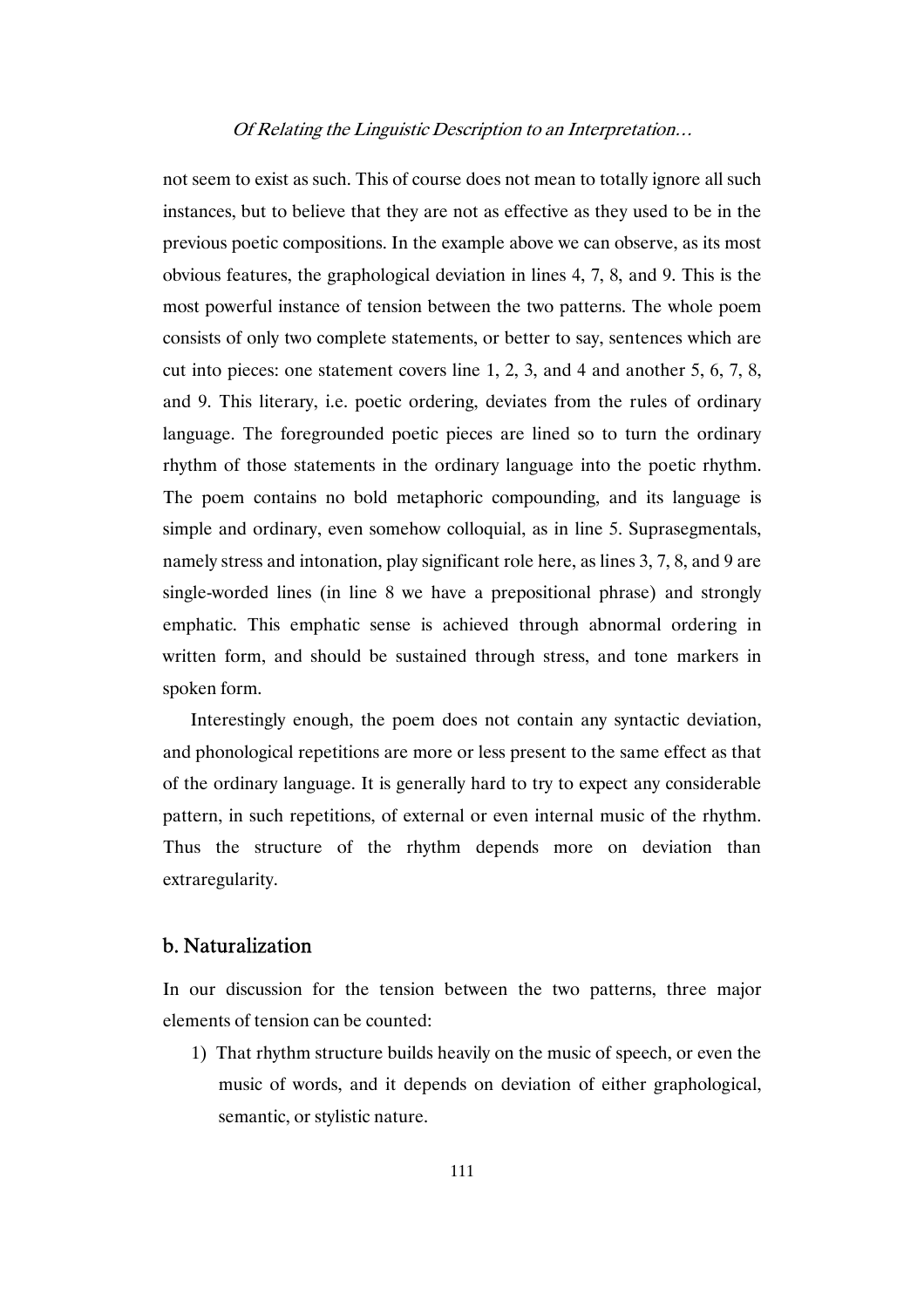- 2) That the division of the poem into its poetic lines depend heavily on the rhythm texture which creates, or highlights the scenes of metaphoric sense, and
- 3) That the rhythm texture works on tone element (stress and intonation). The effect of the juncture between the lines should not be overlooked.

These elements together with some minor ones (phonological repetitions) show how free poetry, makes use of language components to distinguish itself from the ordinary language. Out of those three steps we decided in our analysis of the metrical poetry, it is possible to apply the last two steps here, namely the removal of the poetic lines, and the translation of the metaphoric language or the poetry into that of the ordinary.

Our reader, in this type of poetry, faces some more complexities than he had in the previous type. Here he should be able to see, through the words, the working of the rhythm. The words are most often those of the ordinary language, but they are elevated to a higher semantic level foregrounded by a metaphoric rhythm. Rhythm as metaphor gives more sense of individuality to the scenes created in each poetic line. Finally it is the rhythm itself, which brings all the scenes together and makes a unity whole. Thus, the removal of the poetic line here means the collapse of the rhythmic structure, what we did not find in the other type. The reason simply lies in the fact that this will change the foregrounded music of the words in the structures, and as a result ruins the individuality of the poetic scenes. In free poetry we have the highest level of the metaphoric language of the rhythm. Here we see rhythm as a product of harmony, harmony between words, lines, and in the whole poem. To ruin this harmony is to ruin the whole poem. Previously we judged rhythm as leaning more towards phonological selection in the classical poetry, and, to its reverse, it moves more toward the semantic selection in the modern style, and is thus present both in "form" and "content" accomplishment. Here we say rhythm is the creator of "content", which finds its language through deviation at different levels.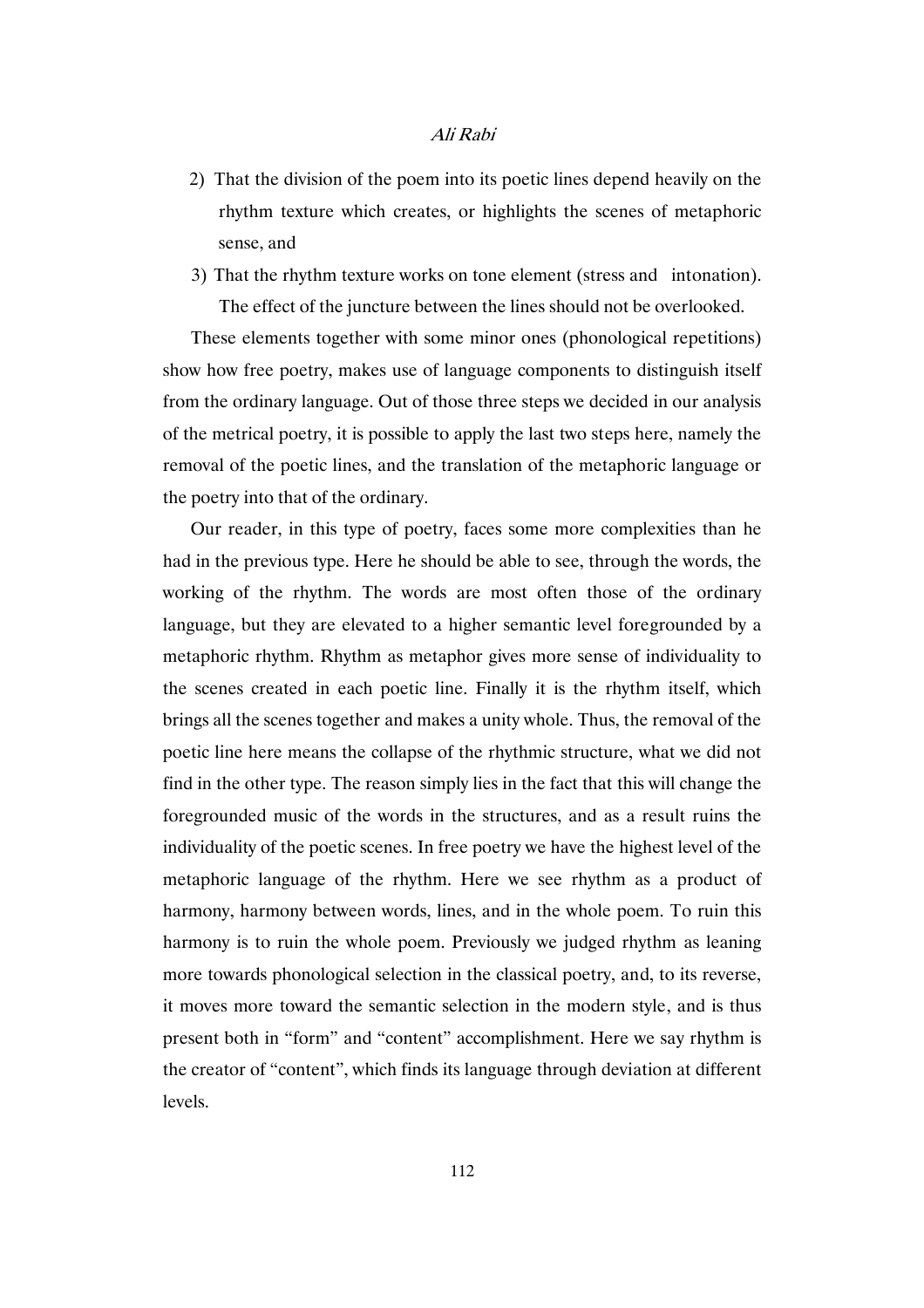### c. Remarks

The direction of analysis is to see how well the two patterns could make the poems as literary compositions would bring before us the question of how well the reader could realize them. The reader seems to be totally free in his judgment for he is given the maximum space to move. The content is so made that the reader does not feel bound to one interpretation and no other. The question is whether or not both the reader and the poet could share one single point as their target; in other words, whether the reader's interpretation matches the intention of the poet. And this matching can only be partly systematized, the more he realizes the working of the poetic elements, the better he translates the poem. But what if the realization of the poem stands away, if not far, from what the poet has really in mind? There seems to be no confident answer to this question, except for leaving as open, as we do here, the possibility of a complete mismatching.

Finally, to conclude from all analyses we have so far made for the two classes, it might be said that in the first class, "form" plays the most part, and separates itself from the "content". In the second type of the same class the share is almost equally divided between "form" and "content" as two interdependent components and in the second class, the most part is played by "content" and it chooses various, relevant "forms" to express itself, the forms that are achieved by graphological, semantic, stylistic, chronological, and other instances of deviation from the language of the ordinary.

# References

 Abercrombie, L. (1932). Poetry: Its music and meaning, London: Methuen. Attridge, D. (1995). Poetic rhythm, Cambridge: Cambridge University Press. Bradford, R. (1997). Stylistics, London: Routledge. Crombie, W. (1987). Free verse and prose style, London: Longman.